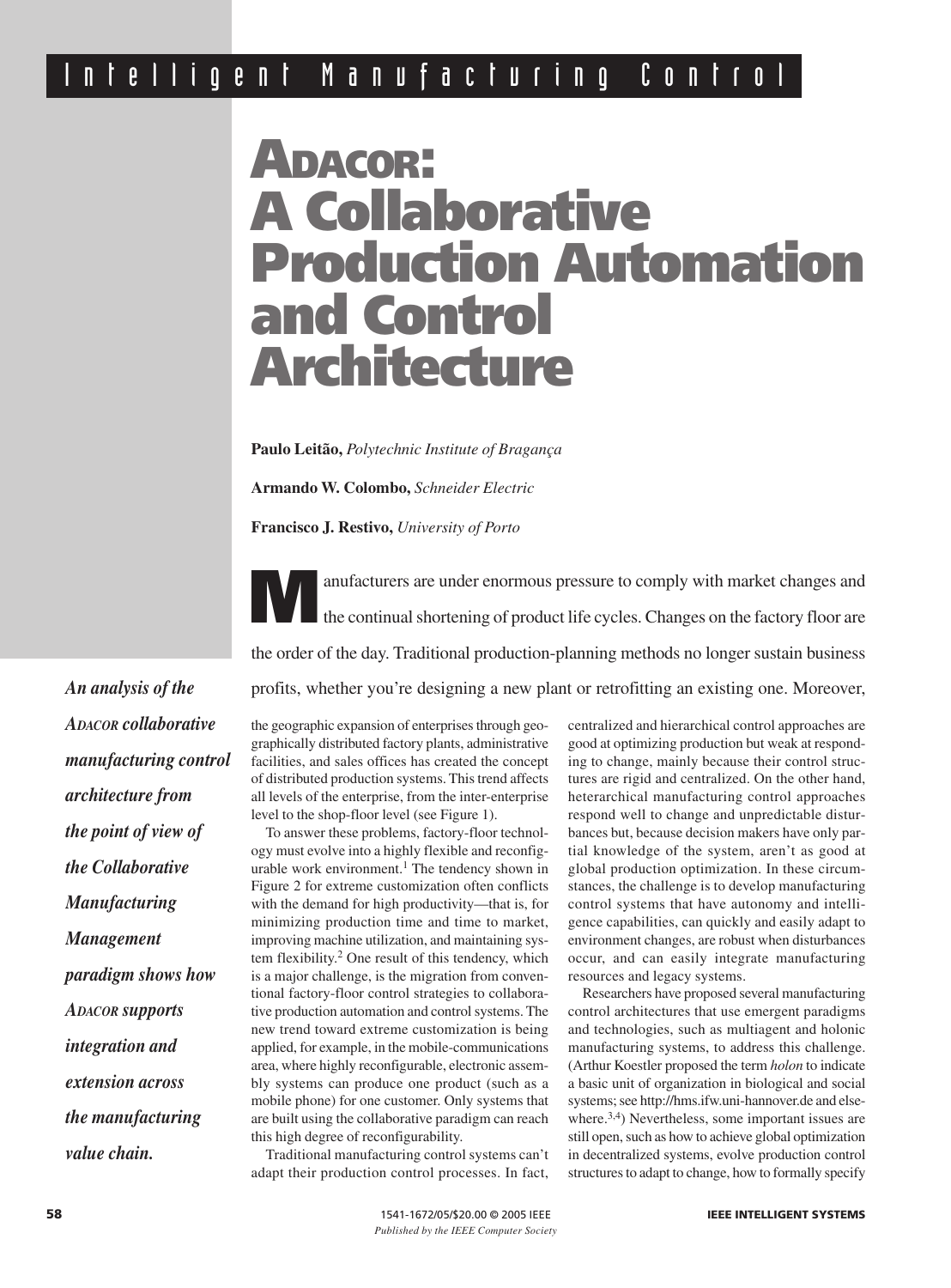holonic systems' dynamic behavior, how to introduce learning and self-organization capabilities, and how to integrate automation resources. PROSA (Product-Resource-Order-Staff Architecture)4 and MetaMorph (http:// isg.enme.ucalgary.ca/research.htm), two established approaches reported in the literature, answer some of these open questions. Nevertheless, some aspects of existing solutions (for example, the formal specification of dynamic behavior) can be improved, and of course, all those solutions and the one presented here must reach a certain level of maturity before being able to be deployed in industry.

ADACOR (*ada*ptive holonic *co*ntrol a*r*chitecture for distributed manufacturing sys $tems$ ),<sup>5</sup> which we review from the viewpoint of the Collaborative Manufacturing Management paradigm,<sup>6</sup> aims to answer some of these challenges by supporting integration and extension across the value chain.

#### **The CMM paradigm**

The CMM model involves managing key business and manufacturing processes in the context of a global value network.<sup>6</sup> Its central concept is built around three intersecting domains (see Figure 3): the enterprise, the value chain, and the life cycle.<sup>7</sup>

Recognizing that today's manufacturers must operate on information in real time, CMM provides a holistic approach to manufacturing that's equally well suited to global multinational companies and small, local operations, as well as to process, discrete, and hybrid production models. This approach lets manufacturers visualize relationships among plant and enterprise applications, markets, value chains, and manufacturing nodes in order to understand the context for planning and implementing their collaborative manufacturing systems.<sup>6</sup>

According to this concept, a collaborative manufacturing environment consists of manufacturing units connected by material, information, and process flows. In Figure 3, each sphere represents a unit. Above the central plane or disc in the unit are the business functions, and below it are the production functions. Collaborative processes can be formalized in both the business and automated-production domains. The ADACOR approach relates to the latter (the lower side of the central plane in the figure)—that is, to collaborative factory automation.

Collaborative factory automation systems result from integrating emerging technologies and paradigms such as smart agent-



**Figure 1. The layered approach to distributed manufacturing.**



**Figure 2. Today's manufacturing trends.**

based control technology, holonic control systems, and mechatronics.<sup>2</sup>

Technologically speaking, a software agent approach seems well suited for controlling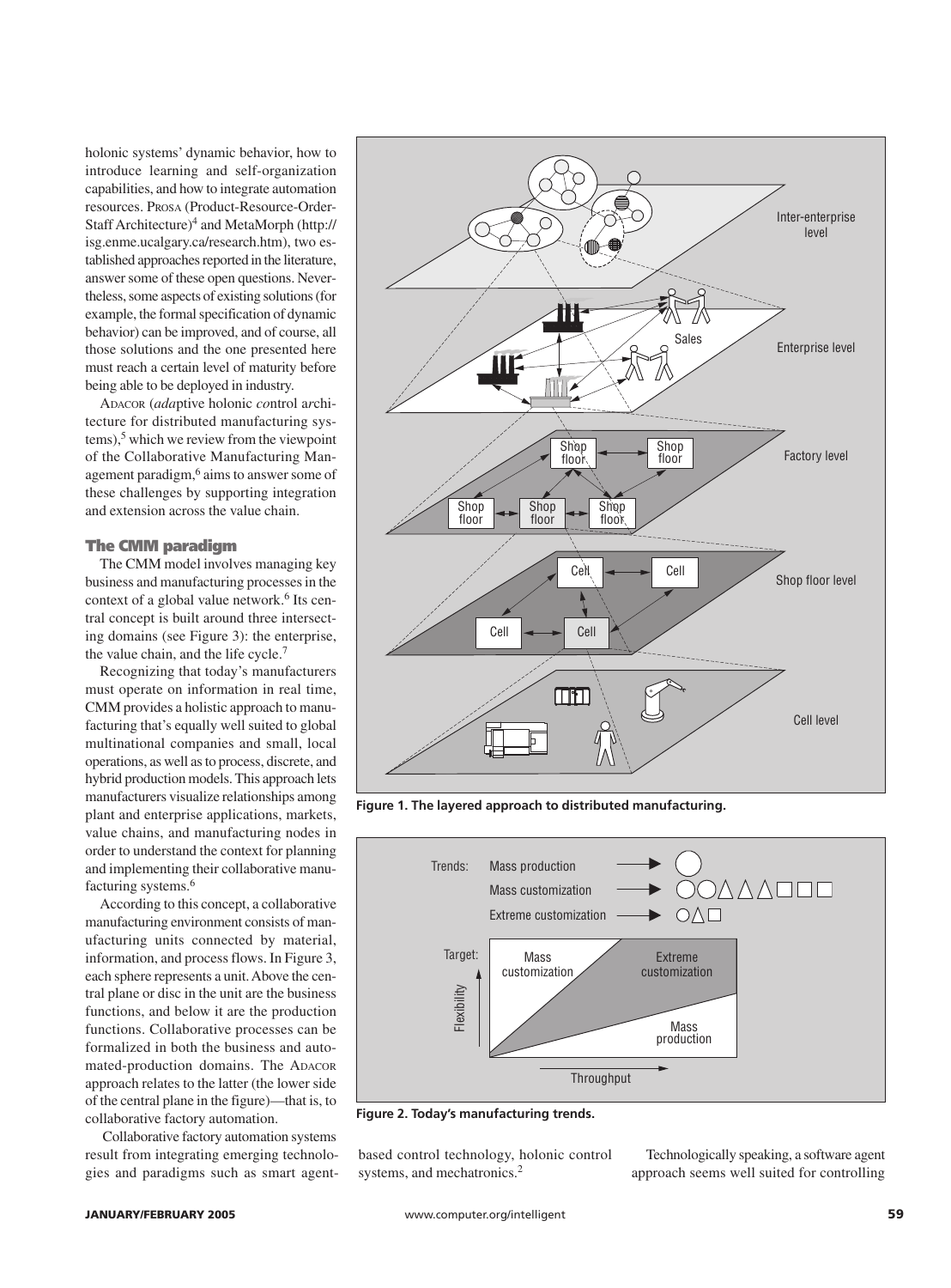

**Figure 3. The ARC Advisory Group's Collaborative Manufacturing Management Model (adapted from R. Mick and C. Polsonetti**7**). Collaboration goes from shop floor to business level on the enterprise axis, from suppliers to customers on the value chain axis, and from design to support on the lifecycle axis.**

and supervising flexible manufacturing systems' mechatronics components. Agentbased software systems are becoming a key technology for smart manufacturing control systems. A multiagent-based software platform can offer distributed intelligent-control functions with communication, cooperation, and synchronization capabilities; it also provides for the mechatronics components' behavior specifications and the manufacturing system's production specifications.4,5

A brief review of the recent literature helps us identify some solutions in the area of collaborative automation systems. FactoryBroker is a collaborative, agent-based industrial-automation solution for manufacturing applications.<sup>2</sup> Its components meet all the specifications that are needed for the shop floor's collaborative unit. Moreover, although the community of physical agents that it represents can be perfectly positioned on the lower CMM sphere, it supports all three of the CMM model's collaborative axes. ADACOR is a second solution. Its major contribution lies in its adaptation and agility features, where high-level Petri nets can be used to model and formally validate agent-based and holonic control systems.

#### **ADACOR: A collaborative control architecture**

A collaborative production system would be of little use without suitable embeddedcontrol software and a reliable control and automation architecture. Moreover, the production system's reliability, agility, and degree of flexibility will not only be conditioned by the reliability, agility, and flexibility of its mechatronics components (workstations, storage, handling and transport systems, and so on) but will also depend fundamentally on the embedded-control and automation architecture's reliability and flexibility.<sup>2,5</sup>

The collaborative control and automation system organizes production and schedules and synchronizes resource utilization. A production system managed and controlled by a collaborative automation system is dynamically reconfigurable—it can easily change the manufacturing environment to produce a wide range of product families and different types of product.<sup>2</sup>

ADACOR's holonic, collaborative manufacturing control architecture,<sup>5</sup> which was developed and implemented at the Polytechnic Institute of Bragança, Portugal, addresses many of the issues that the ARC Advisory

Group's CMM model encompasses.<sup>6</sup> It addresses the agile reaction to disturbances at the shop-floor level, increasing the enterprise's agility and flexibility in environments in which unexpected disturbances frequently occur. Its original contribution was at the shop-floor level. However, it also provides functionalities that support vertical and horizontal integration—that is, interaction among several levels within the enterprise and between different enterprises, namely in distributed environments.

#### **ADACOR specifications**

ADACOR is built on a set of autonomous and cooperative holons, each representing a manufacturing component—either a physical resource (such as a numerical control machine, robot, or pallet) or a logic entity (such as a product or order). A generic ADACOR holon comprises a logical control device responsible for regulating all activities related to the holon and, if it exists, a physical resource capable of performing the manufacturing task.

The architecture defines four manufacturing holon (object or collaborative-unit) classes: product (PH), task (TH), operational (OH), and supervisor (SH). The PHs, THs,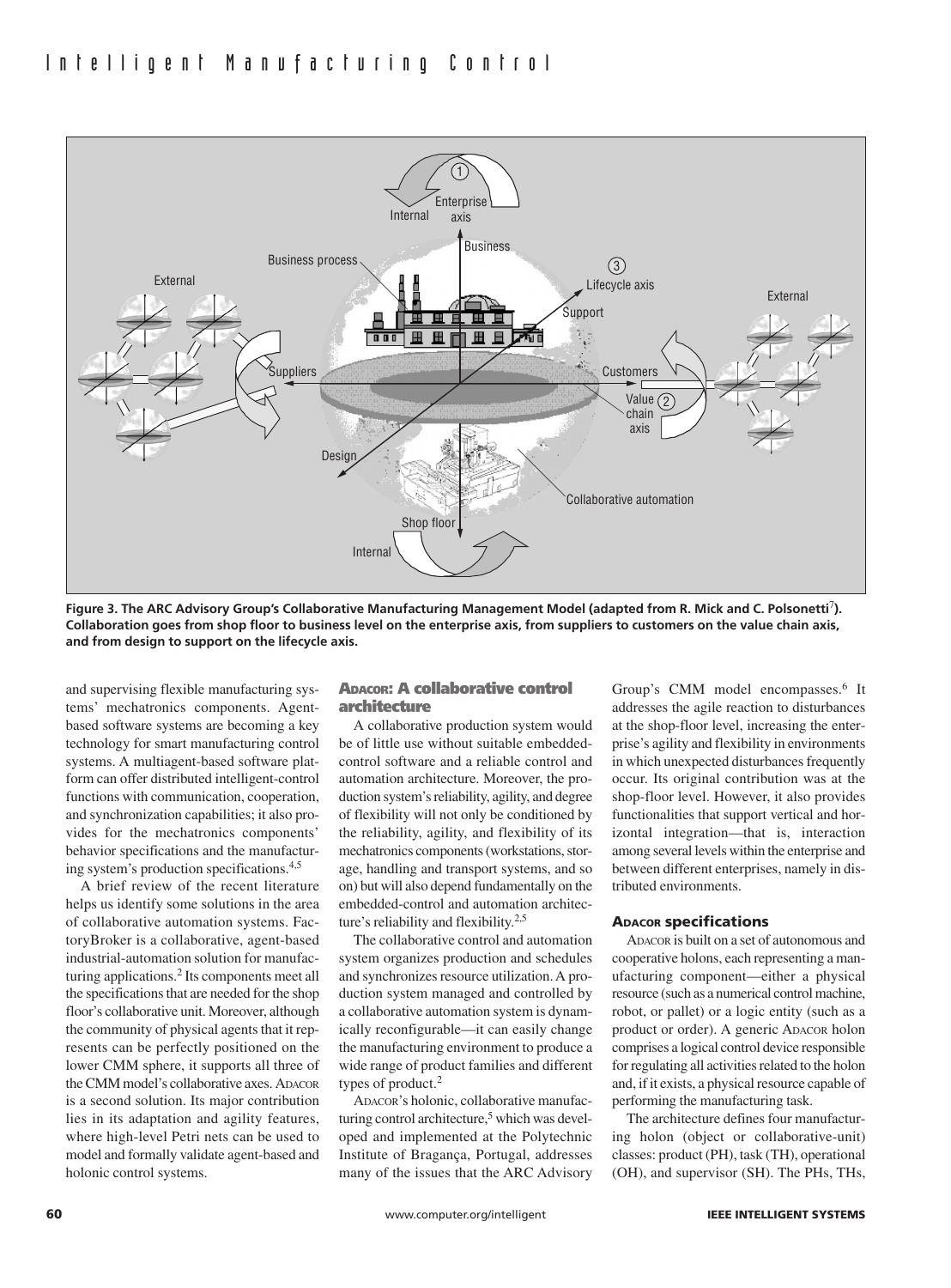

**Figure 4. ADACOR's adaptive production control.**

and OHs resemble the product, order, and resource holons defined in PROSA, <sup>4</sup> while the SH is an ADACOR feature (different from the PROSA staff holon). The SH introduces coordination and global optimization in decentralized control and is responsible for forming and coordinating groups of holons.

ADACOR's approach to production control is neither completely decentralized nor purely hierarchical; it balances between a more centralized approach and a flatter one. It passes through other intermediate forms of control,<sup>5</sup> owing to the self-organization capability associated with each ADACOR holon. This capability translates into a degree of dynamic autonomy and propagation mechanisms inspired by ant-based techniques.

ADACOR alternates between two states: stationary ones, where system control relies on supervisors and coordination levels to achieve global optimization of the production process, and transient ones, triggered by the occurrence of disturbances and behaving quite like heterarchical architectures in terms of agility and adaptability.

In the stationary state, the holons are organized hierarchically, with SHs coordinating several OHs and interacting directly with the THs during the operation allocation process. Each SH, as a coordinator, proposes optimized schedule plans to the THs and to the OHs within its coordination domain. In this state, each OH has a low degree of autonomy, following the proposals sent by the SH.

When a disturbance occurs, the control system enters the transient state, characterized by holons reorganizing in a heterarchical-like control architecture. This lets the control structure react nimbly to disturbances, as Figure 4 illustrates.

In the case of a machine failure disturbance, the OH that detects the disturbance increases its autonomy factor parameter and propagates the need for reorganization to the other holons in the system, using ant-like techniques—that is, depositing a "pheromone" containing the information to be propagated. The other holons that sense this pheromone also increase their autonomy factors, reorganizing themselves into a heterarchical structure. In this transitory state, the THs interact directly with the OHs to achieve an alternative schedule plan. The holons remain in the transient state during the reestablishment time. When this time elapses, they verify if the pheromone odor has dissipated. If it's still active, the OHs stay in the transient phase during an additional reestablishment time, until the pheromone is gone.

After the system has recovered from the disturbance, the OHs reduce their autonomy factors, and the system evolves to a stable control structure (often returning to the original one). The SHs return to their coordination functions, eventually optimizing the schedule achieved during the transient state.

#### **Formal specification of the ADACOR control system**

Distributed manufacturing control systems, like ADACOR, are difficult to comprehend and design because of the presence of concurrent and asynchronous activities. The ADACOR control system's structural and behavioral specifications must be formally modeled to make it easier to understand and to get a comprehensive view of system functionality, playing a key role in its design and later in its implementation.

ADACOR uses a method to model and formally validate agent-based control systems for flexible production systems using a category of Petri nets tailored for production control modeling,<sup>8</sup> ensuring rigorous specification and validation due to its powerful mathematical foundation. Using this category of temporized Petri nets, ADACOR formally models each holon class's specifica-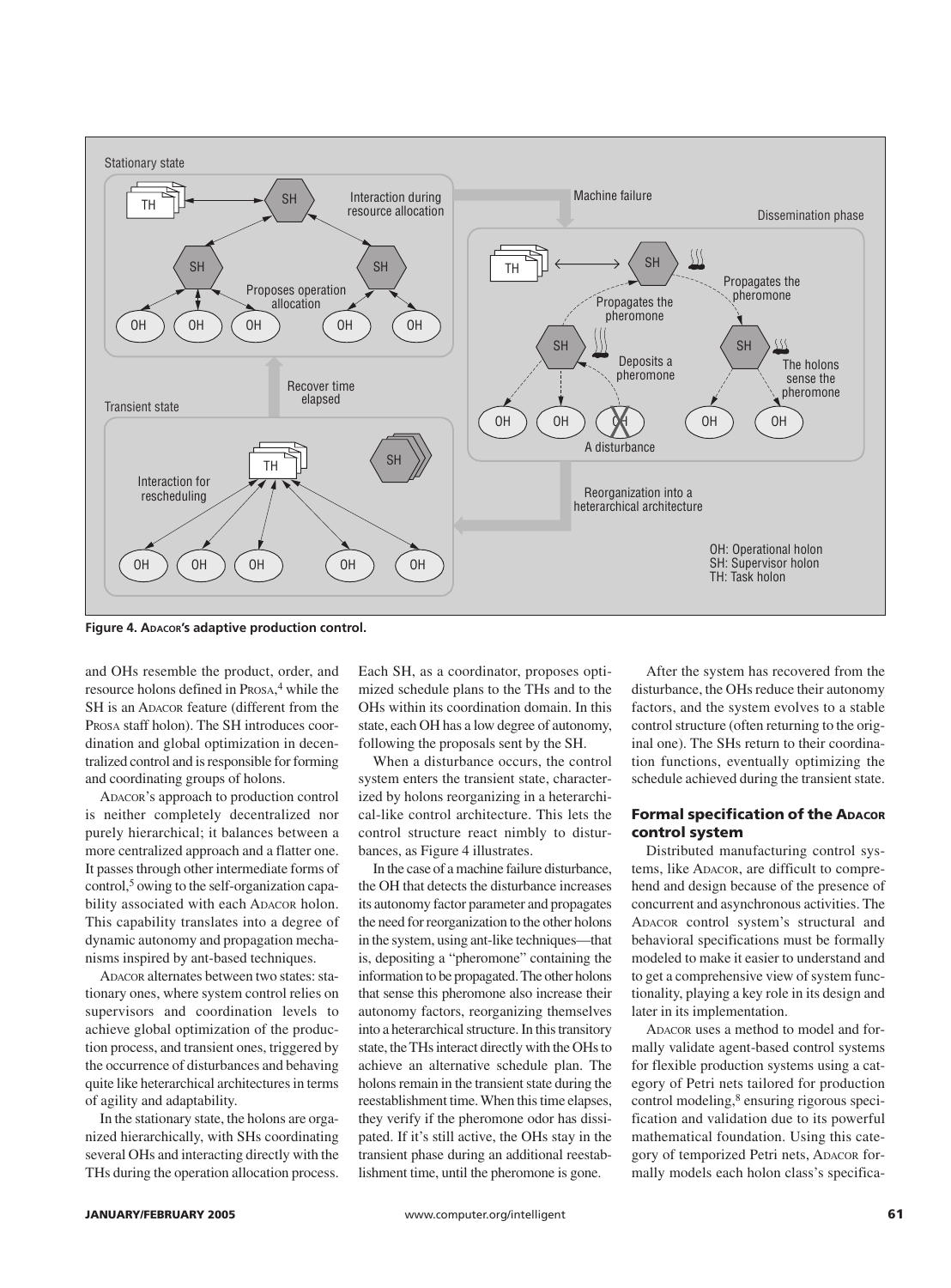

**Figure 5. Operational holon behavior model.**

tions and functionalities, with special attention to each component's behavior.<sup>9</sup>

As an example, Figure 5 illustrates the Petri net elaborated to model the OH's behavior, which contains several subbehaviors that must be handled asynchronously in parallel, so that the execution of one process doesn't block another's.

To understand some technical details of the Petri net model, let's look at the execution of a work order. In Figure 5, the place p18 represents the work orders stored in the local agenda, waiting for the appropriate moment to start executing. The transition t18 fires when the places p19, p20, and p21 are marked, which means that the machine is free, the buffer is available to receive a part, and at least one work order is allocated to the resource. In this case, the OH selects the next work order that the manufacturing resource is to execute

according to the local scheduling. Then, p19 is marked with a token, and a token is removed from p20 and p21, which means that the machine becomes occupied and the buffer has one less place in its availability.

The physical execution of the work order is represented by the timed transition t19, which has associated a delay time that specifies how much time must elapse before the transition fires, modeling the required time to execute the work order. When the work order finishes executing—that is, when transition t19 fires—the net evolves to a state where p20 and p23 are marked. This means that the resource returns to the idle state, able to initiate another work order's execution, and the part can be removed from the machine buffer.

Thus, the global control system is achieved by coordinating the Petri net models of the individual ADACOR holon classes, using mailboxes to communicate between those models.

Formal validation of the behavioral models, elaborated for the ADACOR holon classes, lets us verify the models' and system specifications' correctness. It's based on the mathematical theory of Petri nets, which supports both qualitative and quantitative analysis. Petri net properties such as liveness (necessary condition), boundedness, and reversibility can be formally proven and used to validate the modeled system's structural properties. Moreover, quantitative analysis of the nets offers a broad spectrum of results that can easily be mapped to a rigorous set of ADACOR performance indexes.

#### **Implementing ADACOR concepts**

Validating ADACOR concepts (to analyze their correctness and applicability) requires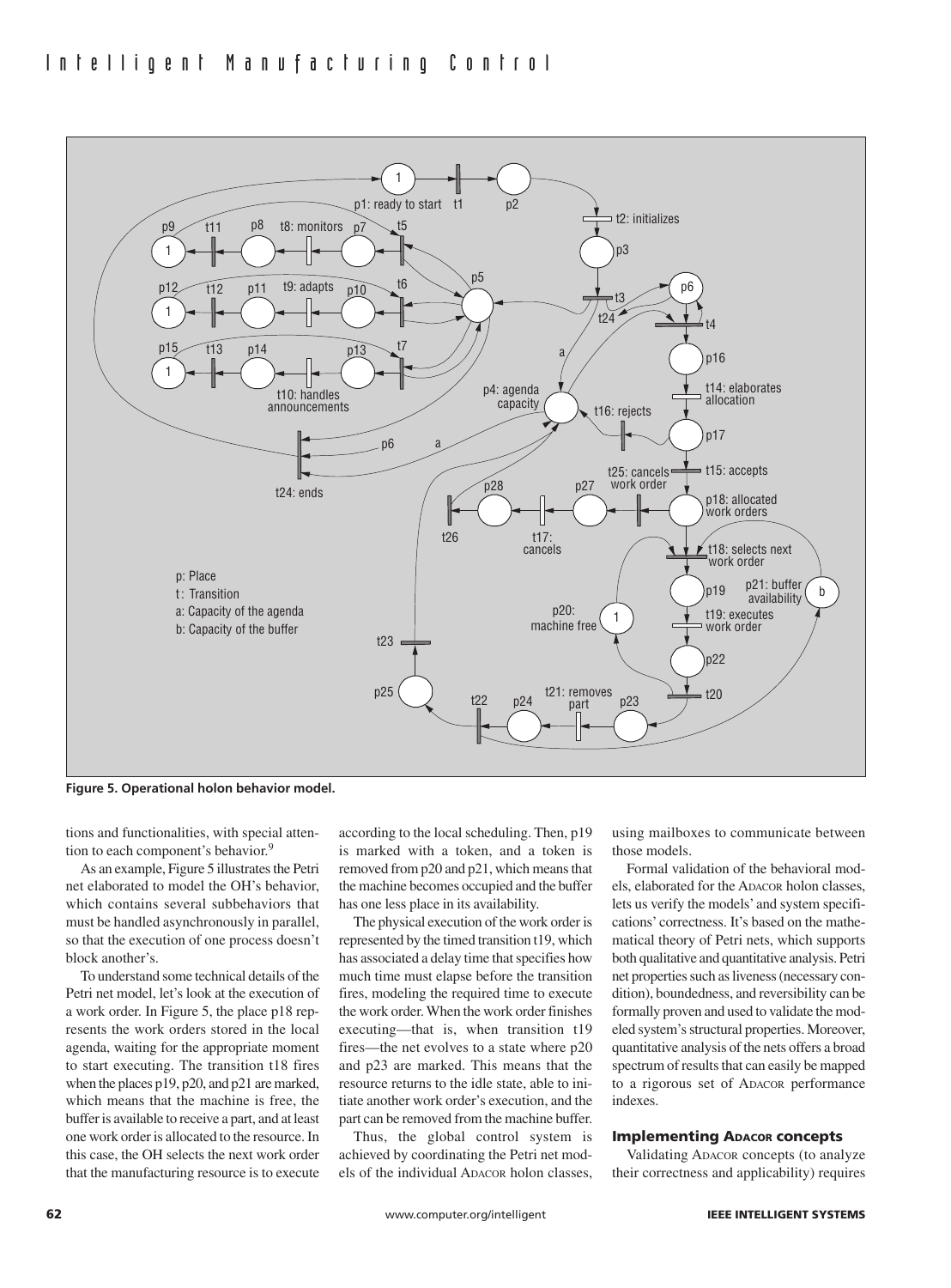

**Figure 6. Architecture of our prototype implementation.**

implementing and testing them in a prototype. The ADACOR prototype uses agent technology to implement each holon, taking advantage of its modularity, decentralization, and component reuse.

The development of multiagent systems requires implementing features usually not supported by programming languages, such as message transport, encoding and parsing, yellow-page and white-page services, an ontology for common understanding, and agent lifecycle management services. Using agent development platforms that implement such features simplifies the development of agent-based applications and reduces programming effort.

We chose the Java Agent Development Framework (JADE) to implement the ADACOR prototype because it simplifies the development of multiagent systems. It does so by providing a set of system services and agents in compliance with the Foundation for Intelligent Physical Agents specifications, including naming, yellow pages, message transport and parsing services, and a library of FIPA interaction protocols.

Each ADACOR holon is a simple Java class that extends the Agent class provided by the JADE framework, inheriting basic functionalities such as registration services, remote

management, and the sending and receiving of messages. We extended the basic functionalities with features representing ADACOR holons' specific behavior. Starting a holon involves initialization (reading the configuration files and loading the behaviors) and registration into a federation according to the organizational structure, followed by the actual start-up of the holon's components that is, the communication, decision, and physical-interface components.

The holons'use of multithreaded programming enables them to execute several actions in parallel. The behaviors launched at start-up and those that can be invoked afterwards are also provided in the form of Java classes.

Distributed holons communicate over the Ethernet network using the TCP/IP protocol and are asynchronous—that is, a holon that sends a message continues executing its tasks without waiting for a response. The holons encode messages in FIPA-ACL (Agent Communication Language) and format their contents in FIPA-SL0 (Semantic Language). The meaning of the message content is standardized according to the ontology defined by the ADACOR architecture.

The pilot installation was a semivirtual laboratory platform that included a flexible manufacturing system from the CIM (Computer Integrated Manufacturing) Centre of Porto.5 The platform was extended with two virtual manufacturing cells that provided hardwaresoftware redundancy and flexibility in achieving alternative production-planning solutions. The flexible-manufacturing-system platform, which consists of six processing machines, one calibration machine, two anthropomorphic handling robots, one SCARA (Selective Compliance Assembly Robot Arm) robot, one automated storage and retrieval system, and one auto-guided vehicle, is organized as a set of four physical cells: material storage and transportation, inspection, assembly, and flexible manufacturing. Our pilot plant must produce four products—Base, Body, Cover, and Handle—which, when assembled, can create two different final products: Box or Ashtray.

Figure 6 shows an ADACOR-based control system for the flexible manufacturing system we've described. Several personal computers with different operating systems (Windows XP, Windows 2000, and Linux) distribute the system's THs, OHs, and SHs. The figure also illustrates an OH's GUI and an SH's GUI during operation.

The OHs' GUI lets us

• Visualize the local schedule, using a Gantt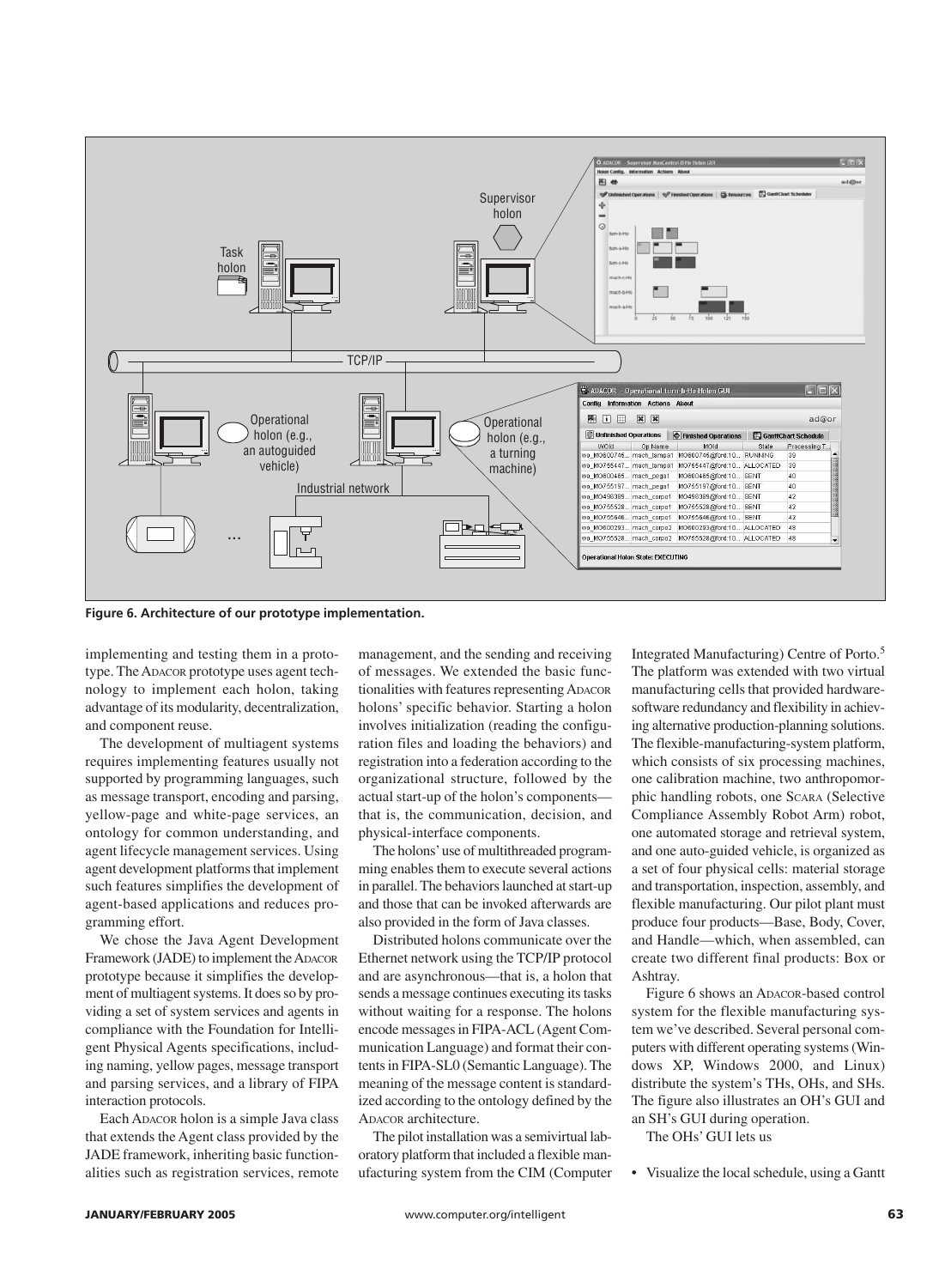

**Figure 7. Global system emerging from local entities' behavior.**

chart to show the work orders that the resource executes

- Configure some operational-holon parameters, such as the scheduler type
- Display statistical information related to resource performance, such as the degree of utilization, the number of executed work orders, and the number of delayed work orders

#### The SH's GUI lets us

- Visualize the global schedule, using a Gantt chart to show the work orders that each lower-level resource executes
- Display the resources under its coordination domain and their characteristics
- Configure some holon parameters, such as the schedule algorithm

The experience we gained while implementing, debugging, and testing the prototype enabled us to extract some important conclusions about ADACOR's applicability and the merits of the collaborative, holonic approach.

#### **ADACOR's position in the CMM sphere**

As we described earlier, the ADACOR control architecture is positioned on the CMM sphere's central plane or disc (see Figure 3). It addresses production functions—that is, the management and control functions of the manufacturing components, both the resources and orders.

In spite of the ADACOR concepts' focusing on the shop-floor control level, we can extrapolate them to other levels, where they support integration in a collaborative value network or value chain. To prove this expandability, we must verify how ADACOR fulfills the CMM specifications along each of its three axes.

#### **The enterprise axis**

All levels of the enterprise should be linked and integrated, as shown in Figure 1, and should be able to exchange data, from the shop-floor to the interfactory levels.

In distributed manufacturing environments, each distributed entity is autonomous and has partial knowledge of the problem. The manufacturing control emerges, as a whole, from the interaction among the distributed collaborative manufacturing and production units (holons), each contributing through its local behavior to the global control objectives, as Figure 7 shows.

ADACOR's holons support various business processes such as order entry, scheduling, and plan execution. ADACOR classifies the holons' interactions as

• Introducing new orders, including product and process information and global coordination

- Executing plans, including work order execution, monitoring, and physical synchronization
- Handling disturbances, including reorganization propagation and dynamic rescheduling

As an example, Figure 8 illustrates the interaction diagram for the scheduling process using global coordination. The presence of the coordination levels—that is, the existence of SHs—guarantees stable scenarios when the system runs without unexpected disturbances.

In this process, the THs interact with SHs to announce new work orders. Periodically, the SHs elaborate optimized schedules for the coordinated resources, decomposing them into individual work orders and proposing them to the OHs. The OHs take this proposed schedule as advice, having enough autonomy to accept or reject it based on its local knowledge and actual behavior. If an OH rejects one or more proposed work orders, the SH reschedules the production plan, trying to find alternatives. When the OHs accept the proposed work orders, the SH returns a calendar to the TH.

Another example relates to integrating design activities within manufacturing activities, in which OHs are used to represent engineering teams or resources and SHs to represent the teams'coordination entities (for example, departments). ADACOR uses the PHs to represent each available product designed at the engineering phase, comprising the elaborated process plan, definition of the material and cutting parameters, and so on. Thus, the PHs link engineering and manufacturing-control activities.

However,ADACOR hasn't yet achieved complete vertical integration, especially the integration of higher-level systems such as enterprise resource planning systems. In this case, integration can be performed using an additional holon, especially developed for each system, that imports and converts the information according to the ADACOR ontology and then supplies the information to the appropriate holons in the collaborative agent-based control system. Researchers have given various names to this additional holon according to the quantity and quality of the information that it has to process. Examples include Mediator, Facilitator, and Broker.<sup>10</sup>

On the other hand, we can extend ADACOR holonic concepts to business levels by using the so-called "fractal" feature of each holon, inherited from the foundations of holonic sys-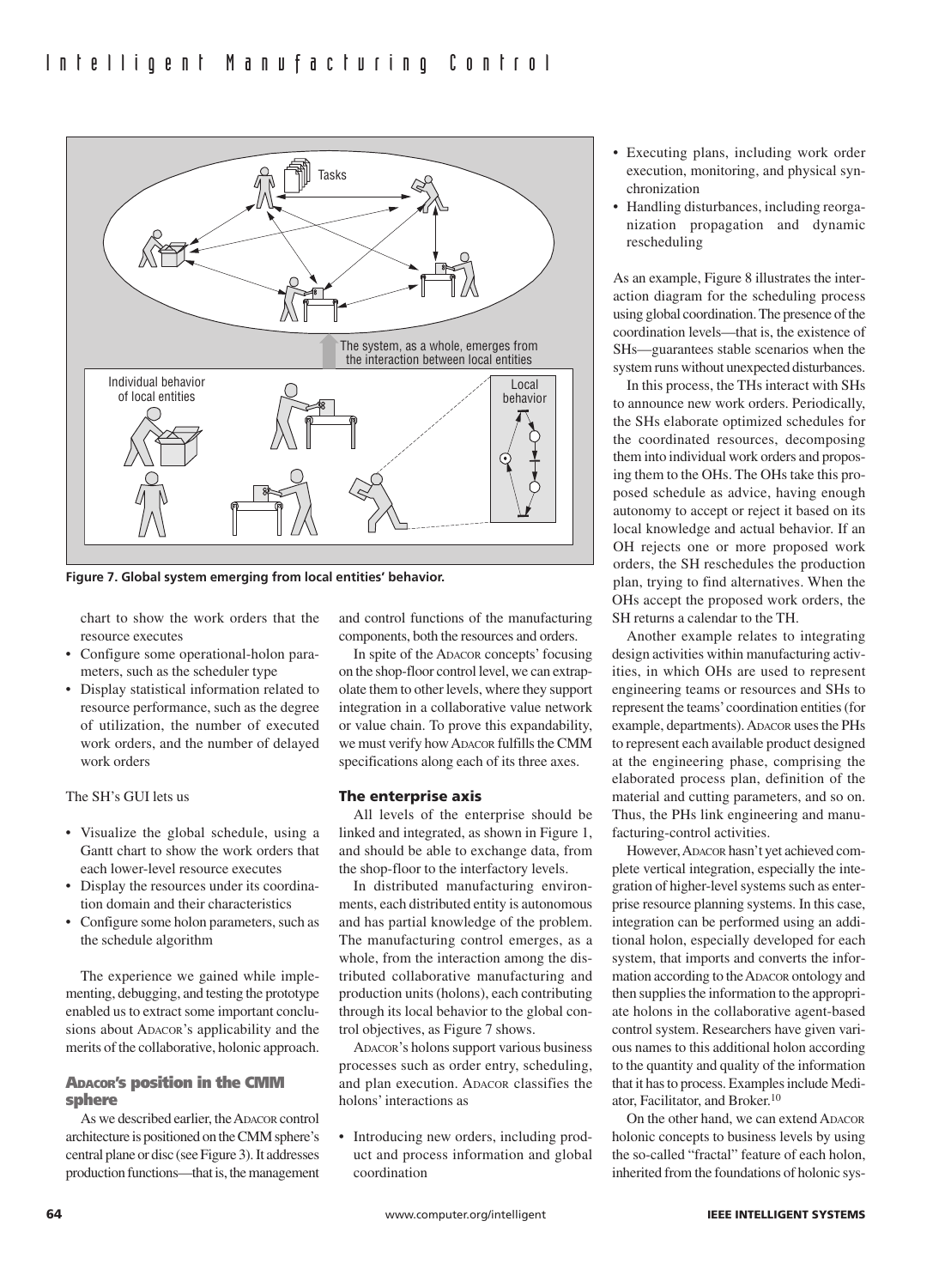tems.3An OH can be made of a set of several SHs and/or OHs, with the former acting as the logic component and the latter acting as the physical part. This feature enables modular development of intelligent-manufacturing-control applications by encapsulating their functions or manufacturing components.

As an example, illustrated in Figure 9, we can represent a manufacturing cell using an OH that consists of several other OHs, each representing a manufacturing resource, and one SH representing the manufacturing-cell controller. Each OH, representing a manufacturing resource, can also comprise several other OHs, such as the numerical-control machine itself and the several tools stored in its tool magazine.

#### **The lifecycle axis**

ADACOR provides a catalog of elements that simplifies the development of agentbased control systems for flexible manufacturing, from design to operation. ADACOR's Petri net-based approach facilitates the conception, definition, and formal specification of an encapsulation process in industrial production systems. The catalog includes elements for identifying manufacturing components, developing smart (agent-based) control units, formally validating the models, and formally specifying complete collaborative-automation scenarios.

The identification element involves identifying and aggregating the production automation components (with different degrees of granularity—that is, machine, machine part, sensor-actuator, product, and so on) and grouping them according to ADACOR holon types. Each identified component has a corresponding smart (agent-based) control unit, which implements the main control functions such as scheduling, dispatching, monitoring, and reacting to disturbances. We represent each component's behavior using a Petri net model, built from ADACOR's catalog of such models. The quantity and quality of the information in the model of each smart (agentbased) unit strongly supports the production control function.

The catalog of models contains the results of the formal validation of specifications (structural and behavioral) when the hardware or software components (control and intelligence) are completely integrated in each model. The results of the formal analysis complete the set of information parameters used to supervise the collaborative automation unit.

The last set of elements relates to provid-



**Figure 8. Interaction diagram for global coordination.**



**Figure 9. The ADACOR approach's "fractal" feature.**

ing rules for modeling collaborative automation systems and providing evaluation parameters for each application. The relationships between collaborative units, and the constraints and rules for composing their Petri net-based model, constitute a *coordination model*. The rules in the catalog enable the production system designer/engineer to improve the structure and behavior of this model, which is used as the formal specification of a complete collaborative-automation scenario. This leads to automatic system adaptation and reconfiguration.

The coordination model can make deci-

sions at the system level, supporting one of the main functionalities of a collaborative automation system—collaboration/cooperation (for example, introducing new hardware or new models in the catalog, breaking down and replacing components, and creating production specifications for new products).<sup>9</sup>

#### **The value chain axis**

The CMM model's value chain axis deals with horizontal integration—that is, the interconnection between suppliers and customers. We haven't yet validated extending ADACOR concepts to cover this. On this axis, the main